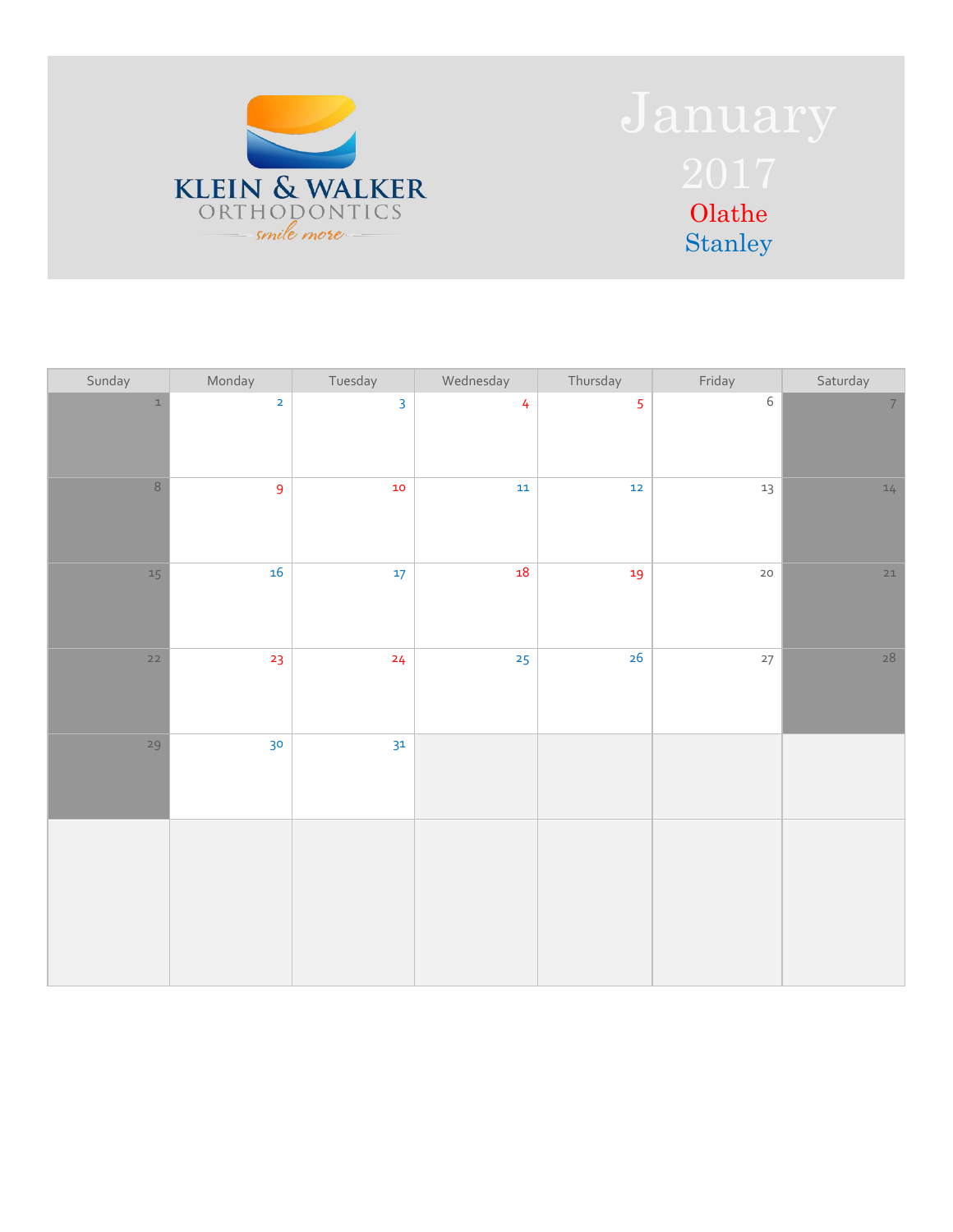

| Sunday | Monday          | Tuesday         | Wednesday               | Thursday       | Friday       | Saturday        |
|--------|-----------------|-----------------|-------------------------|----------------|--------------|-----------------|
|        |                 |                 | $\mathbf 1$             | $\overline{2}$ | $\mathsf{3}$ | $4\overline{ }$ |
| 5      | $6\overline{6}$ | $\overline{7}$  | $\overline{\mathbf{8}}$ | $\overline{9}$ | $10$         | $11\,$          |
| $12$   | 13              | 14 <sub>1</sub> | 15 <sub>1</sub>         | $16\,$         | $17\,$       | $18\,$          |
| $19$   | 20 <sub>o</sub> | 21              | $\mathbf{22}$           | 23             | 24           | 25              |
| 26     | 27              | 28              |                         |                |              |                 |
|        |                 |                 |                         |                |              |                 |
|        |                 |                 |                         |                |              |                 |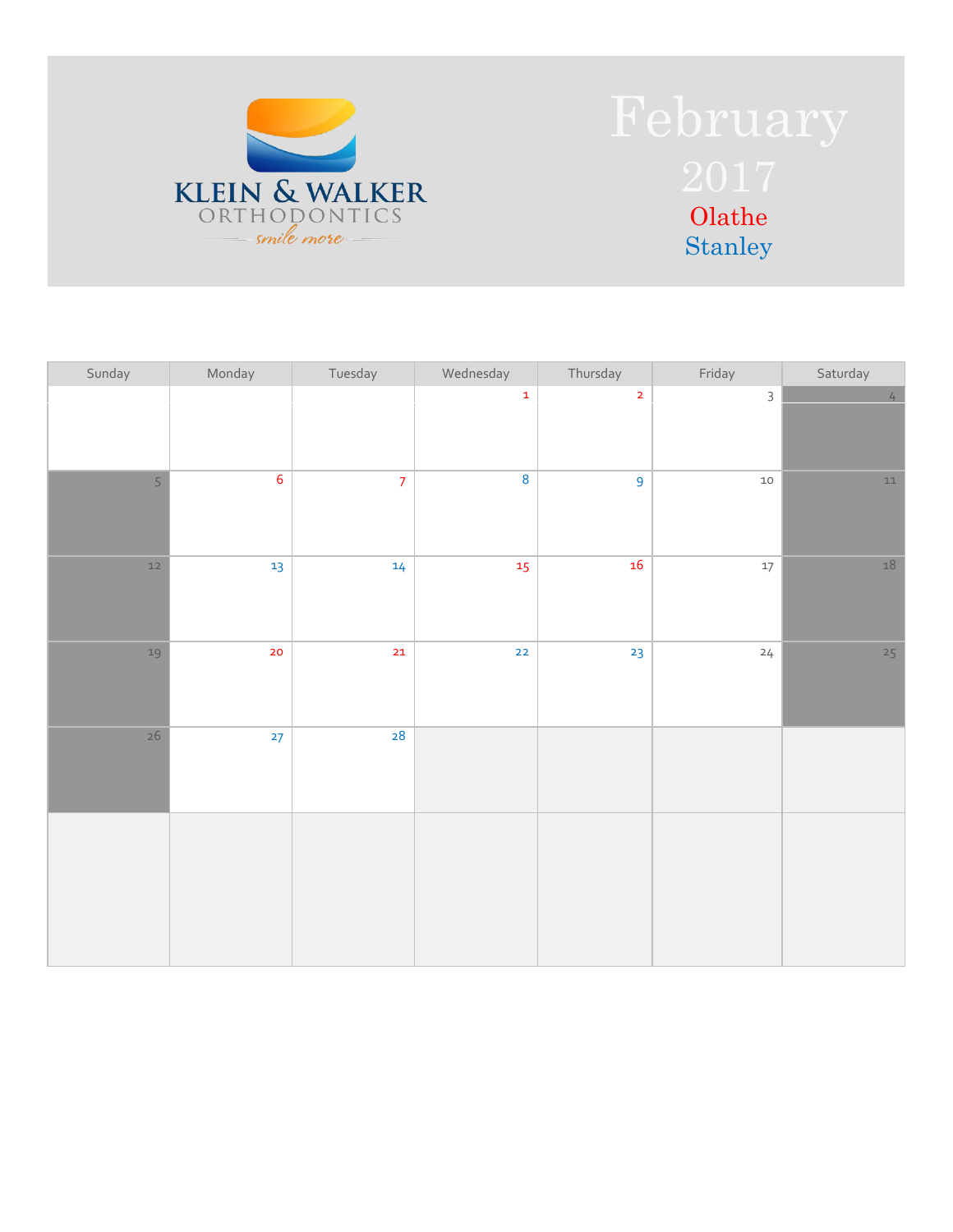

| Sunday | Monday       | Tuesday        | Wednesday               | Thursday        | Friday       | Saturday               |
|--------|--------------|----------------|-------------------------|-----------------|--------------|------------------------|
|        |              |                | $\mathbf 1$             | $\overline{2}$  | $\mathsf{3}$ | $\mathcal{L}_{\vdash}$ |
| 5      | $\sqrt{6}$   | $\overline{7}$ | $\overline{\mathbf{8}}$ | 9               | $10\,$       | $11\,$                 |
| $12$   | 13           | 14             | $15 \text{ }$           | ${\bf 16}$      | $17\,$       | $18\,$                 |
| 19     | 20           | 21             | $22$                    | 23              | 24           | 25                     |
| 26     | 27<br>Closed | 28             | 29                      | 30 <sub>o</sub> | $31\,$       |                        |
|        |              |                |                         |                 |              |                        |
|        |              |                |                         |                 |              |                        |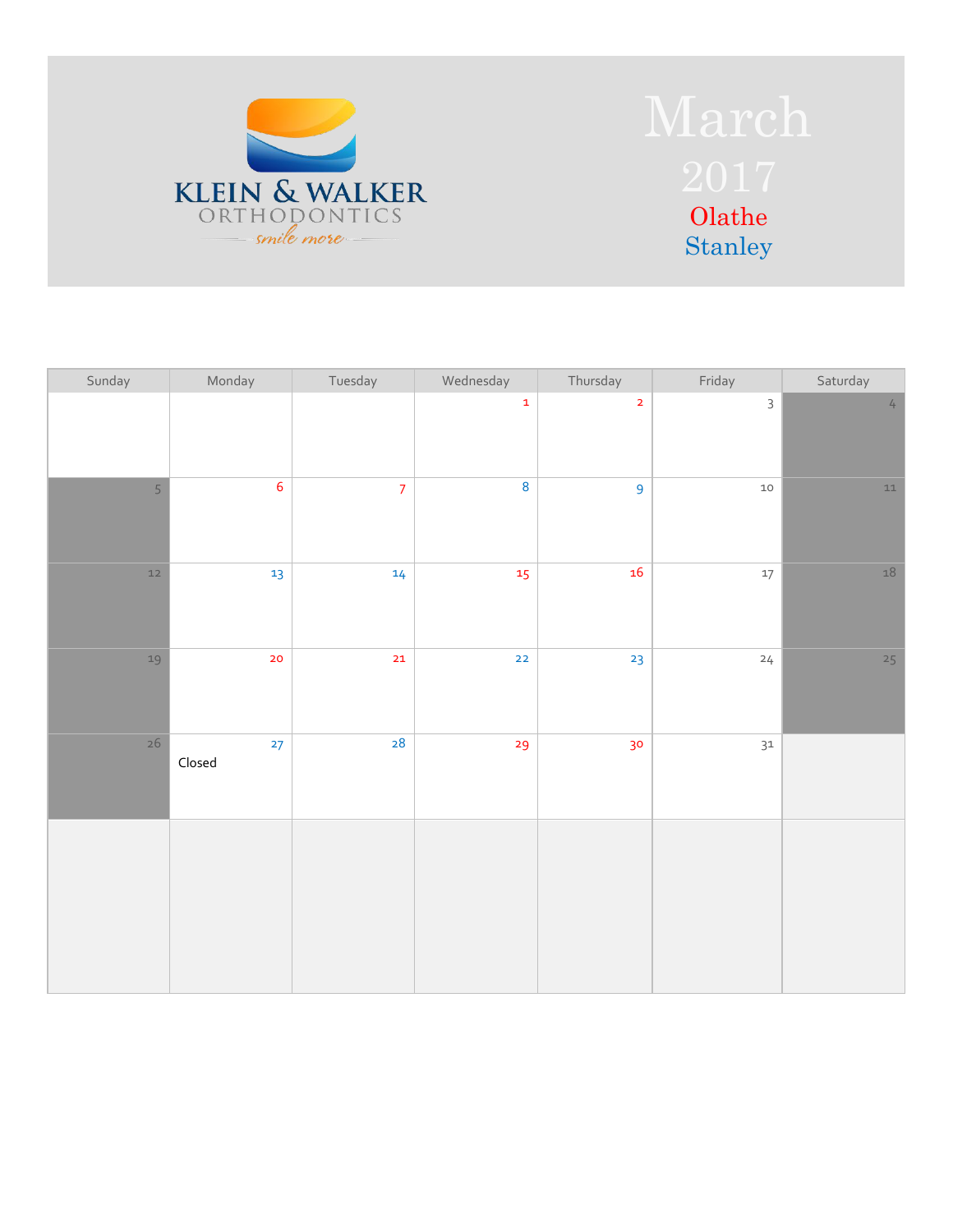

| Sunday         | Monday           | Tuesday        | Wednesday      | Thursday                                         | Friday         | Saturday                   |
|----------------|------------------|----------------|----------------|--------------------------------------------------|----------------|----------------------------|
|                |                  |                |                |                                                  |                | $\ensuremath{\mathbbm{1}}$ |
| $\overline{2}$ | $\overline{3}$   | $\overline{4}$ | 5 <sup>5</sup> | $6\phantom{a}$<br>$\ensuremath{\mathsf{Closed}}$ | $\overline{7}$ | $\,8\,$                    |
| $\mathcal{G}$  | $10\,$<br>Closed | $11\,$         | $\mathbf{12}$  | 13                                               | $14$           | $15\,$                     |
| $16\,$         | 17               | ${\bf 18}$     | 19             | 20                                               | $21\,$         | $22$                       |
| 23             | 24               | 25             | 26             | 27                                               | $\sqrt{28}$    | 29                         |
| 30             |                  |                |                |                                                  |                |                            |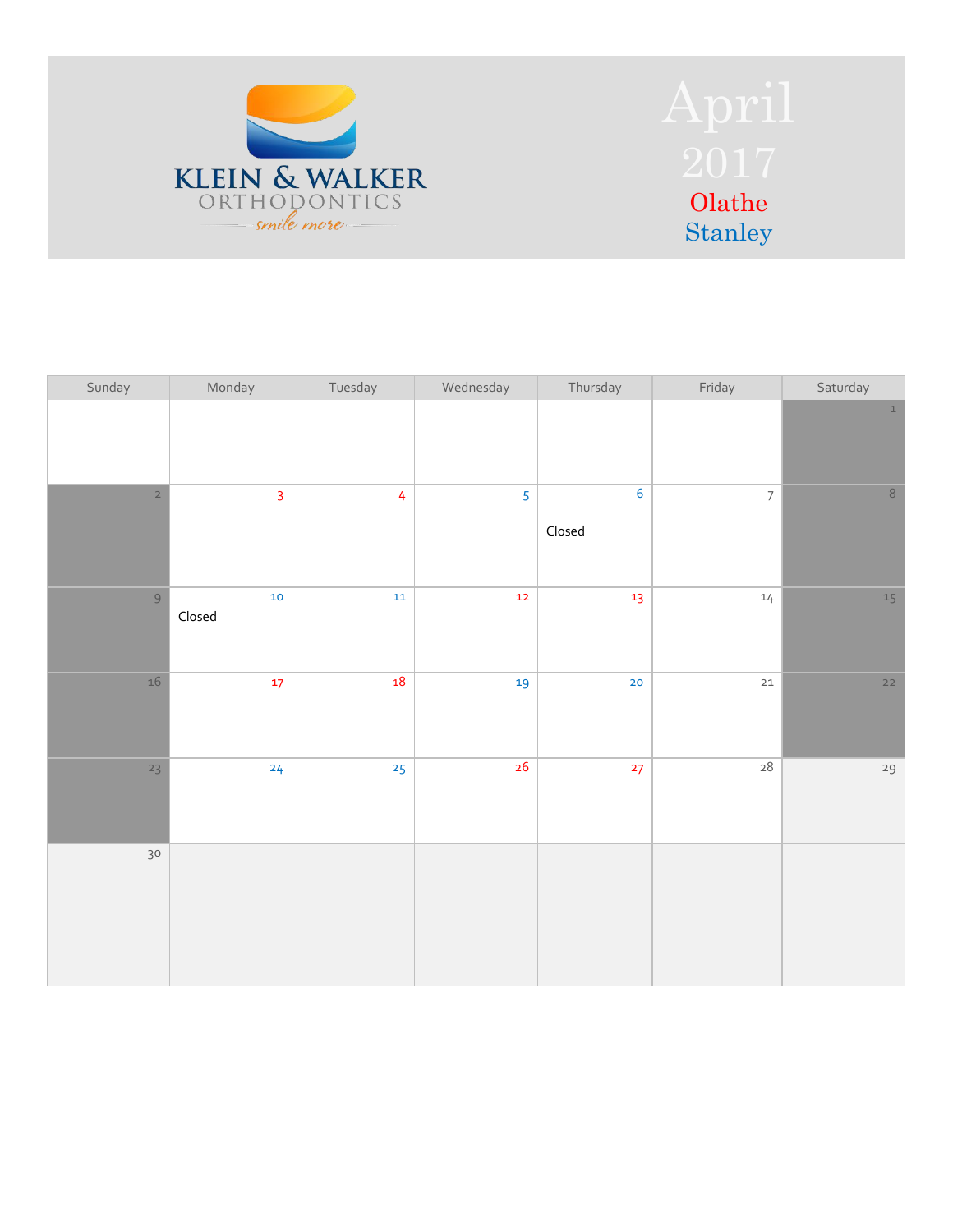

| Sunday         | Monday                               | Tuesday                 | Wednesday               | Thursday       | Friday | Saturday |
|----------------|--------------------------------------|-------------------------|-------------------------|----------------|--------|----------|
|                | $\mathbf 1$                          | $\overline{\mathbf{2}}$ | $\overline{\mathbf{3}}$ | $\overline{4}$ | 5      | $6\,$    |
| $\overline{7}$ | $\overline{\mathbf{8}}$              | $\overline{9}$          | 10                      | ${\bf 11}$     | $12\,$ | $13$     |
| 14             | 15                                   | $16\,$                  | $17$                    | ${\bf 18}$     | 19     | 20       |
| $21$           | $\mathbf{22}$                        | 23                      | 24                      | 25             | $26$   | 27       |
| $28$           | 29<br>$\ensuremath{\mathsf{Closed}}$ | 30                      | 3 <sup>1</sup>          |                |        |          |
|                |                                      |                         |                         |                |        |          |
|                |                                      |                         |                         |                |        |          |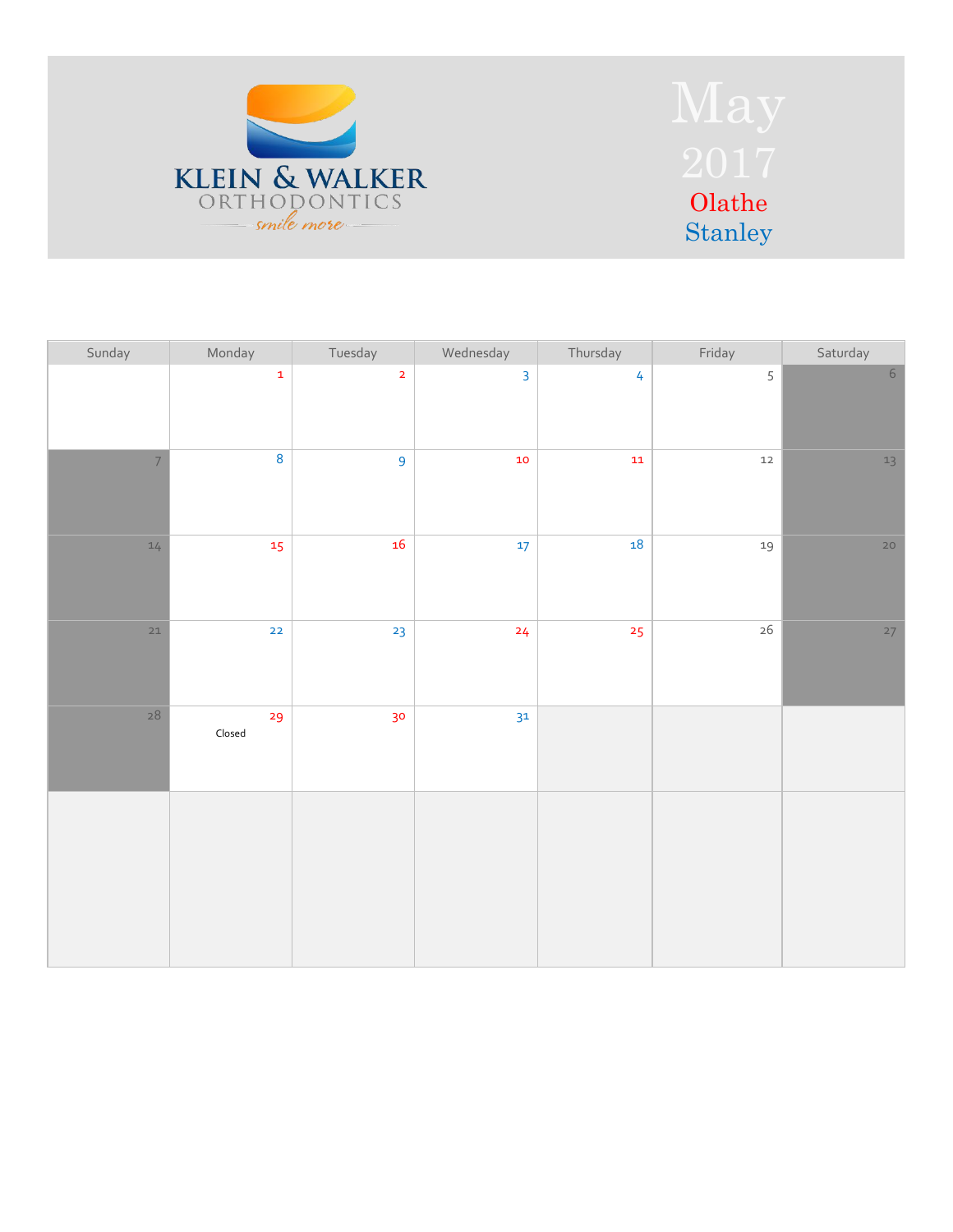

| Sunday         | Monday        | Tuesday         | Wednesday | Thursday                 | Friday         | Saturday       |
|----------------|---------------|-----------------|-----------|--------------------------|----------------|----------------|
|                |               |                 |           | $\mathbf 1$              | $\overline{2}$ | $\overline{3}$ |
| $\overline{4}$ | 5             | $\overline{6}$  | $\bar{z}$ | $\pmb{8}$                | $\mathsf 9$    | $10$           |
| $11\,$         | $\mathbf{12}$ | 13 <sub>1</sub> | 14        | 15                       | $16\,$         | $17\,$         |
| $18\,$         | 19            | 20              | $21$      | $\overline{\mathbf{22}}$ | $23\,$         | 24             |
| 25             | 26            | 27              | 28        | 29                       | 30             |                |
|                |               |                 |           |                          |                |                |
|                |               |                 |           |                          |                |                |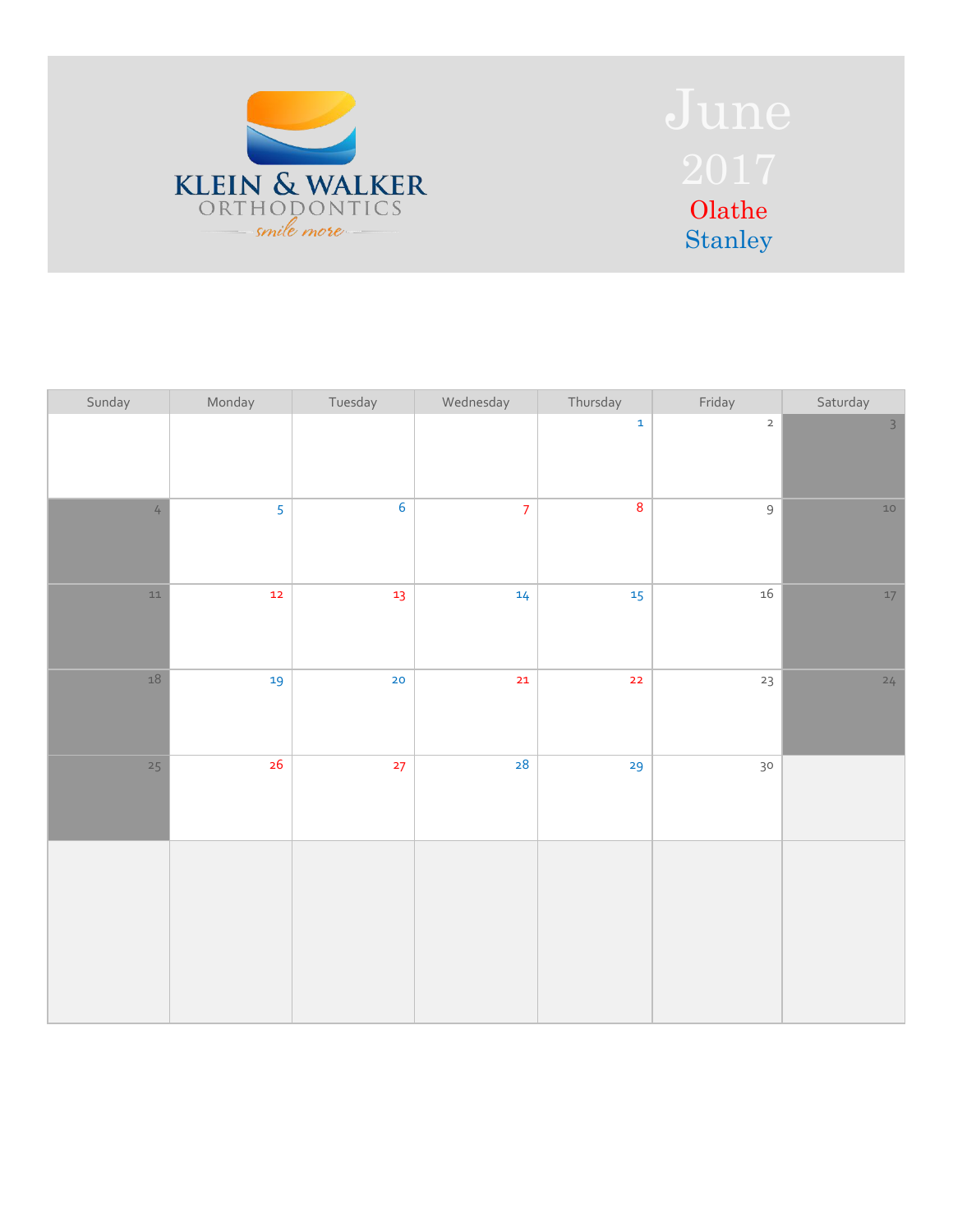

| Sunday          | Monday                  | Tuesday                                          | Wednesday      | Thursday         | Friday                   | Saturday    |
|-----------------|-------------------------|--------------------------------------------------|----------------|------------------|--------------------------|-------------|
|                 |                         |                                                  |                |                  |                          | $\,$ 1 $\,$ |
| $\overline{2}$  | $\overline{\mathbf{3}}$ | $\overline{4}$<br>$\ensuremath{\mathsf{Closed}}$ | $\overline{5}$ | $\boldsymbol{6}$ | $\overline{\phantom{a}}$ | $\,8\,$     |
| $\overline{9}$  | $\bf{10}$               | ${\bf 11}$                                       | $\mathbf{12}$  | 13               | $14\,$                   | 15          |
| $16\,$          | 17                      | 18                                               | 19             | 20               | $21\,$                   | $22$        |
| 23              | 24                      | 25                                               | 26             | 27               | $\sqrt{28}$              | 29          |
| 30 <sub>o</sub> | 31                      |                                                  |                |                  |                          |             |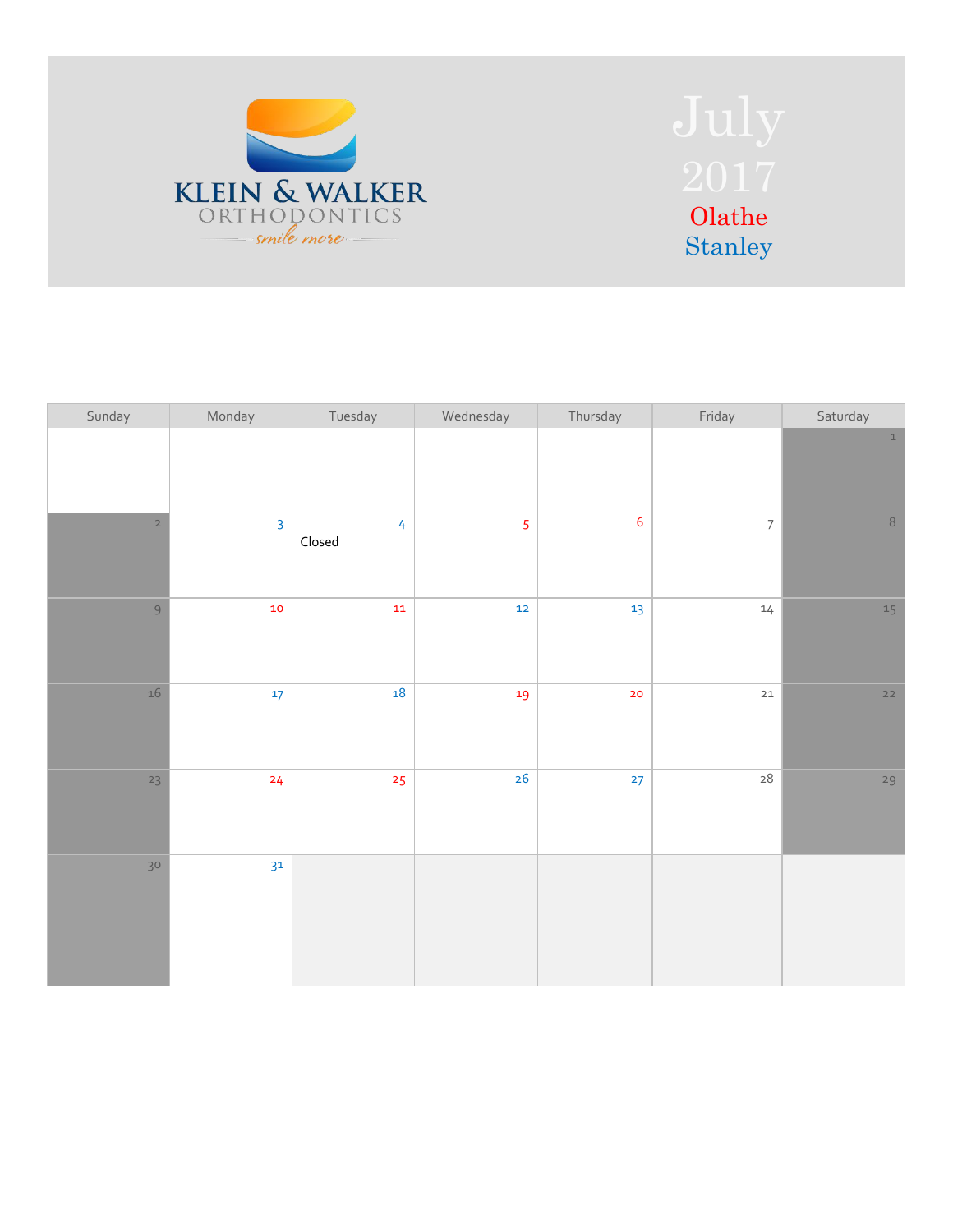

| Sunday          | Monday         | Tuesday                 | Wednesday       | Thursday       | Friday     | Saturday       |
|-----------------|----------------|-------------------------|-----------------|----------------|------------|----------------|
|                 |                | $\mathbf 1$             | $\overline{2}$  | $\overline{3}$ | $\sqrt{ }$ | $\overline{5}$ |
| $6\,$           | $\overline{7}$ | $\overline{\mathbf{8}}$ | $\overline{9}$  | $10$           | ${\tt11}$  | $12$           |
| $13\,$          | 14             | 15 <sub>1</sub>         | 16              | $17 \text{ }$  | $18\,$     | 19             |
| 20 <sub>o</sub> | 21             | $\mathbf{22}$           | 23              | 24             | 25         | $26\,$         |
| 27              | 28             | 29                      | 30 <sub>o</sub> | 3 <sup>1</sup> |            |                |
|                 |                |                         |                 |                |            |                |
|                 |                |                         |                 |                |            |                |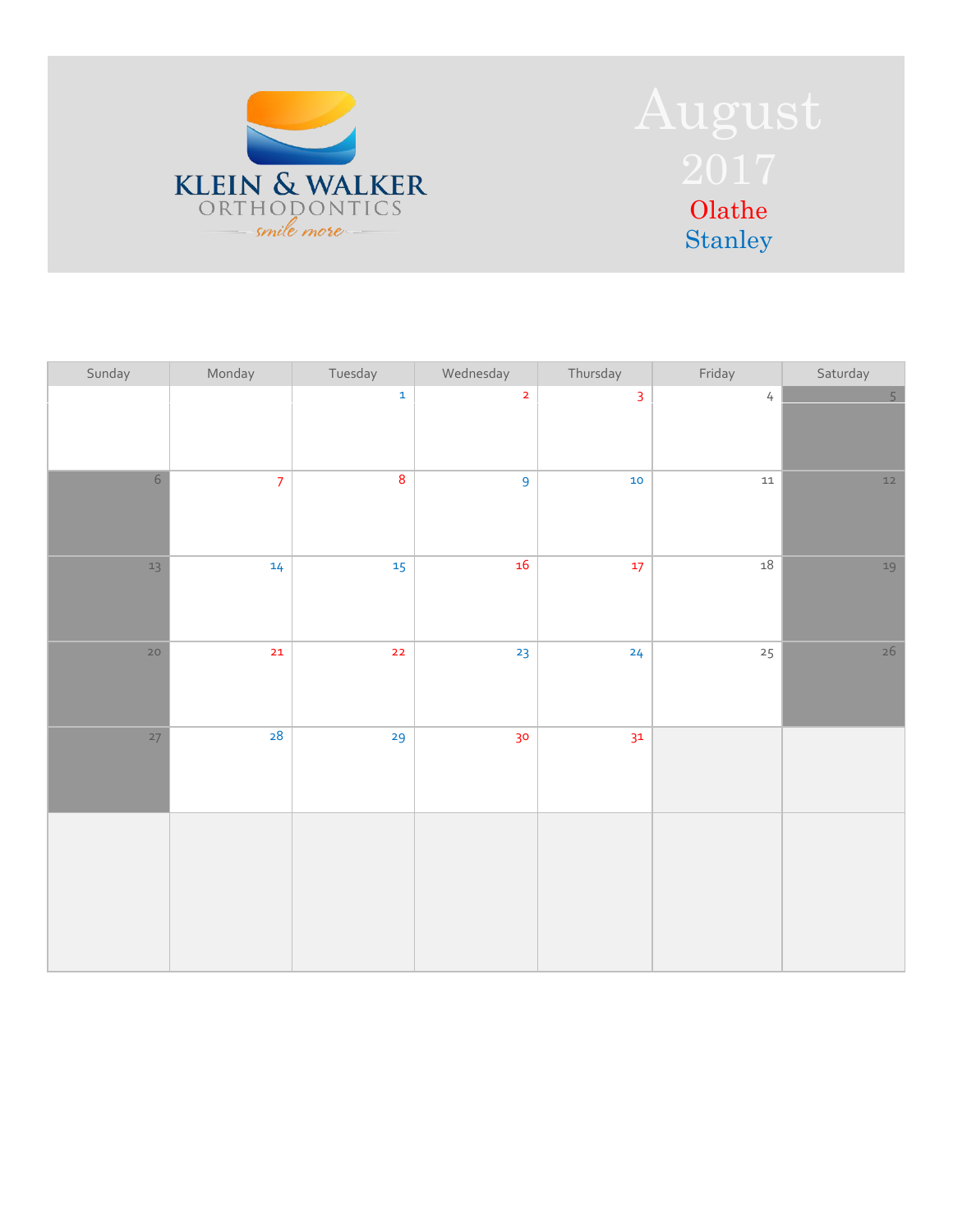

| Sunday         | Monday                                           | Tuesday        | Wednesday       | Thursday        | Friday           | Saturday       |
|----------------|--------------------------------------------------|----------------|-----------------|-----------------|------------------|----------------|
|                |                                                  |                |                 |                 | $\mathtt 1$      | $\overline{2}$ |
| $\overline{3}$ | $\overline{4}$<br>$\ensuremath{\mathsf{Closed}}$ | $\overline{5}$ | $\overline{6}$  | $\overline{7}$  | $\overline{8}$   | 9              |
| $10$           | $11\,$                                           | $12$           | 13 <sub>1</sub> | 14 <sub>1</sub> | $15\phantom{.0}$ | $16\,$         |
| $17$           | 18                                               | 19             | 20              | $21$            | $22$             | 23             |
| 24             | $25 \overline{)}$                                | 26             | 27              | 28              | 29               | 30             |
|                |                                                  |                |                 |                 |                  |                |
|                |                                                  |                |                 |                 |                  |                |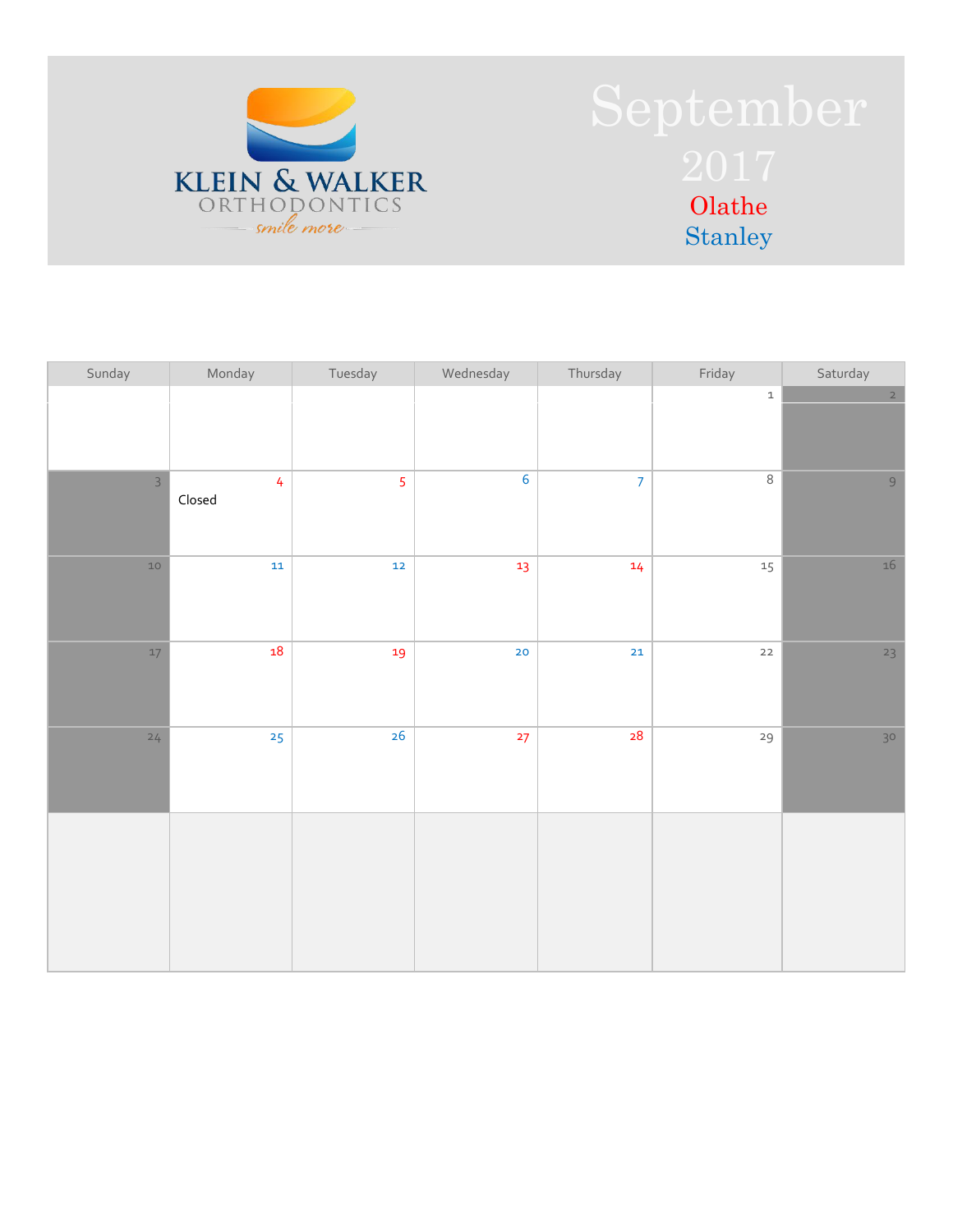

| Sunday                   | Monday                  | Tuesday        | Wednesday      | Thursday      | Friday      | Saturday       |
|--------------------------|-------------------------|----------------|----------------|---------------|-------------|----------------|
| $\mathtt 1$              | $\overline{\mathbf{2}}$ | $\overline{3}$ | $\overline{4}$ | 5             | $\,$ 6 $\,$ | 7 <sup>1</sup> |
| $\overline{8}$           | $\overline{9}$          | $\bf{10}$      | ${\bf 11}$     | $\mathbf{12}$ | $13\,$      | $14$           |
| $15\,$                   | 16                      | $17 \text{ }$  | $\bf 18$       | 19            | $20\,$      | $21$           |
| $\overline{\mathbf{22}}$ | 23                      | 24             | 25             | $26\,$        | $27\,$      | $28$           |
| 29                       | 30 <sub>o</sub>         | 3 <sup>1</sup> |                |               |             |                |
|                          |                         |                |                |               |             |                |
|                          |                         |                |                |               |             |                |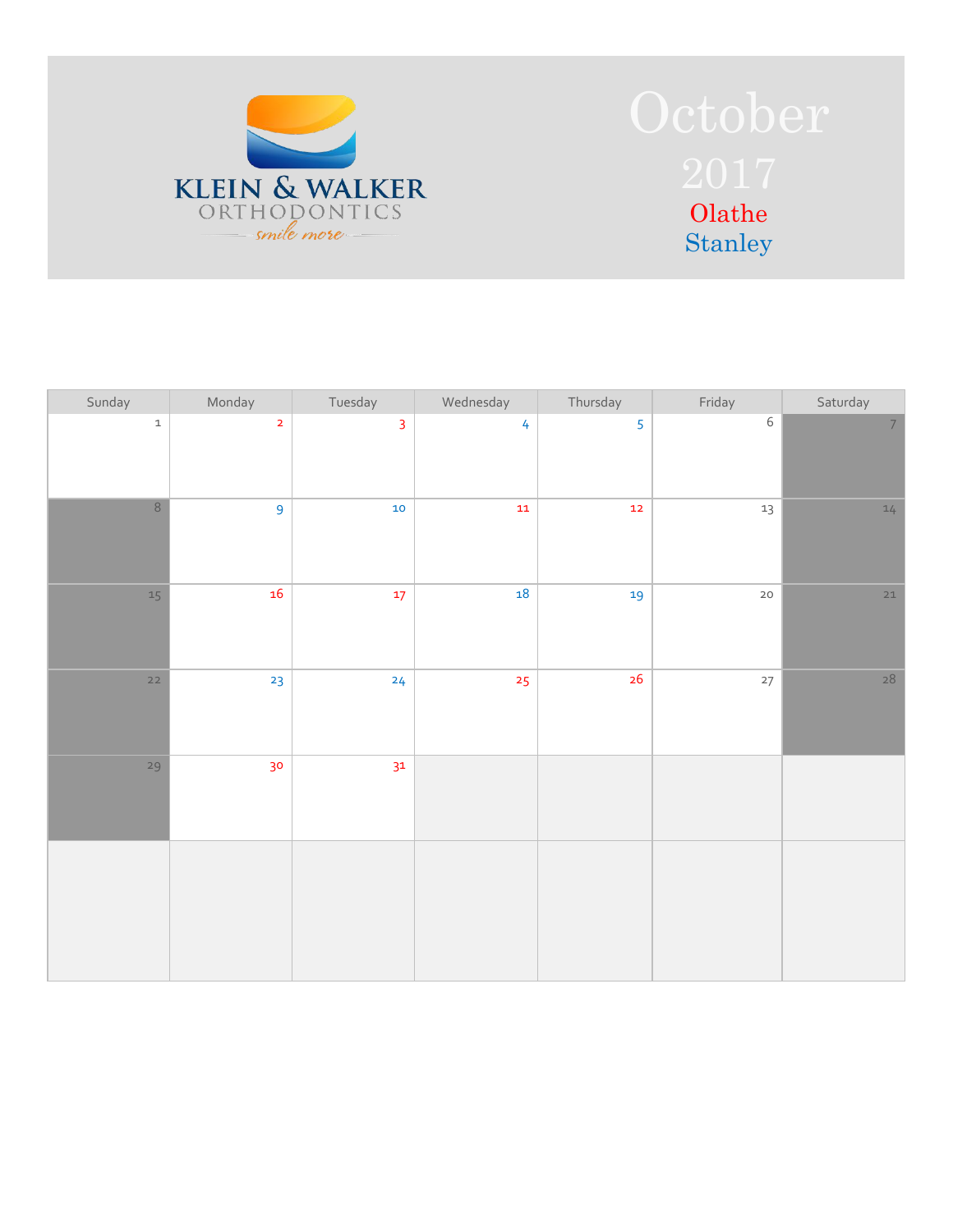

| Sunday         | Monday         | Tuesday        | Wednesday                | Thursday                             | Friday      | Saturday   |
|----------------|----------------|----------------|--------------------------|--------------------------------------|-------------|------------|
|                |                |                | $\mathbf{1}$             | $\overline{2}$                       | $\mathsf 3$ | $\sqrt{4}$ |
| $\overline{5}$ | $\overline{6}$ | $\overline{7}$ | $\bf 8$                  | $\overline{9}$                       | $10$        | $11\,$     |
| $12$           | 13             | 14             | 15 <sub>1</sub>          | 16                                   | $17\,$      | $18\,$     |
| 19             | 20             | $21\,$         | $\overline{\mathbf{22}}$ | 23<br>$\ensuremath{\mathsf{Closed}}$ | 24          | 25         |
| $26\,$         | 27             | 28             | 29                       | 30 <sub>o</sub>                      |             |            |
|                |                |                |                          |                                      |             |            |
|                |                |                |                          |                                      |             |            |